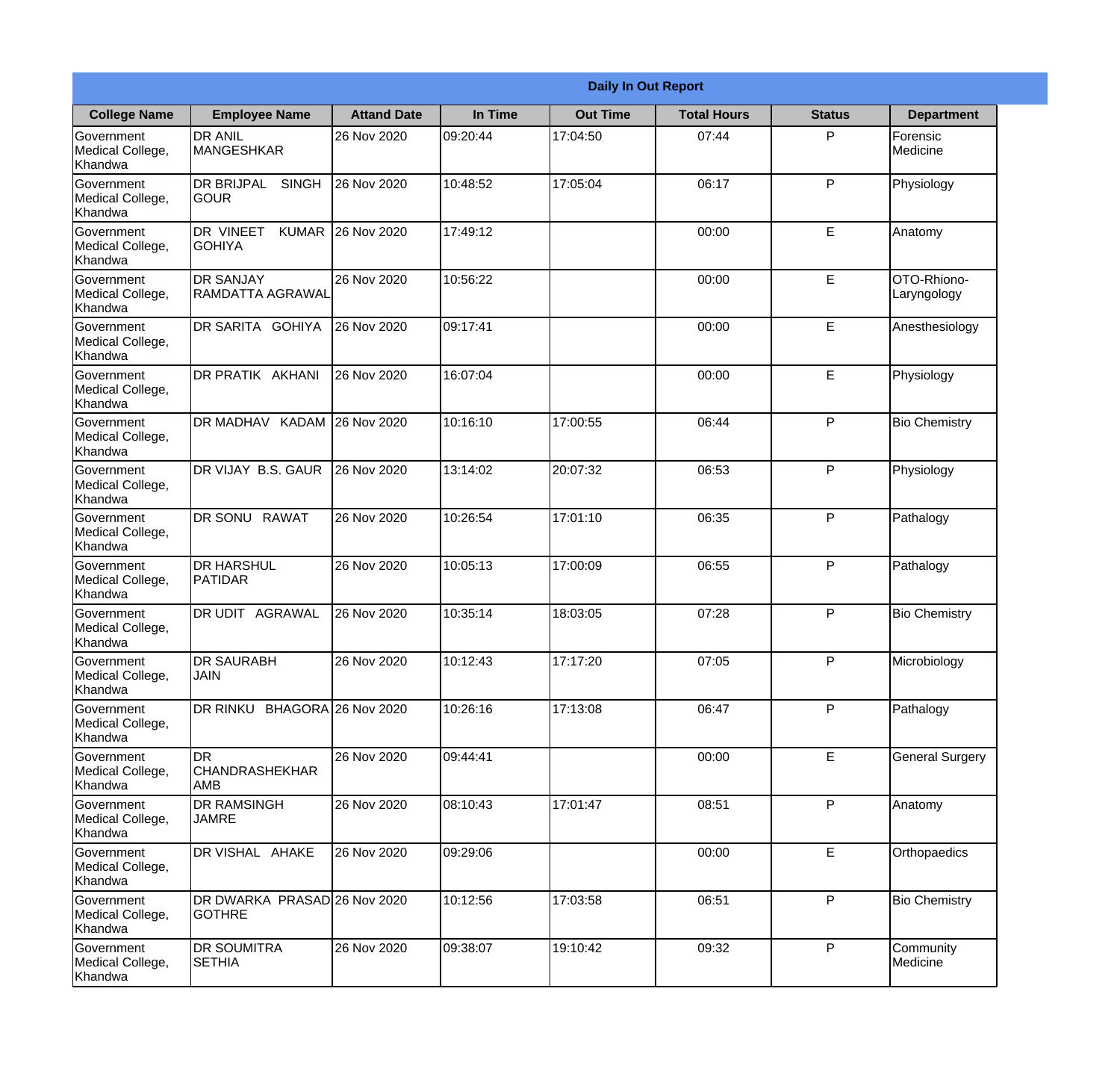| <b>Designation</b>                  | <b>Category</b>     |
|-------------------------------------|---------------------|
| <b>Assistant Professor</b>          | Para Clinical       |
| Demonstrator/Tutor                  | Non Clinical        |
| Professor                           | <b>Non Clinical</b> |
| Professor                           | Clinical            |
| Professor                           | Clinical            |
| <b>Assistant Professor</b>          | Non Clinical        |
| <b>Assistant Professor</b>          | <b>Non Clinical</b> |
| Associate Professor Non Clinical    |                     |
| Demonstrator/Tutor                  | Para Clinical       |
| <b>Assistant Professor</b>          | Para Clinical       |
| Associate Professor Non Clinical    |                     |
| Associate Professor   Para Clinical |                     |
| Assistant Professor   Para Clinical |                     |
| Assistant Professor   Clinical      |                     |
| Demonstrator/Tutor   Non Clinical   |                     |
| <b>Assistant Professor</b>          | <b>Clinical</b>     |
| Demonstrator/Tutor   Non Clinical   |                     |
| <b>Assistant Professor</b>          | Para Clinical       |

**Daily In Out Report**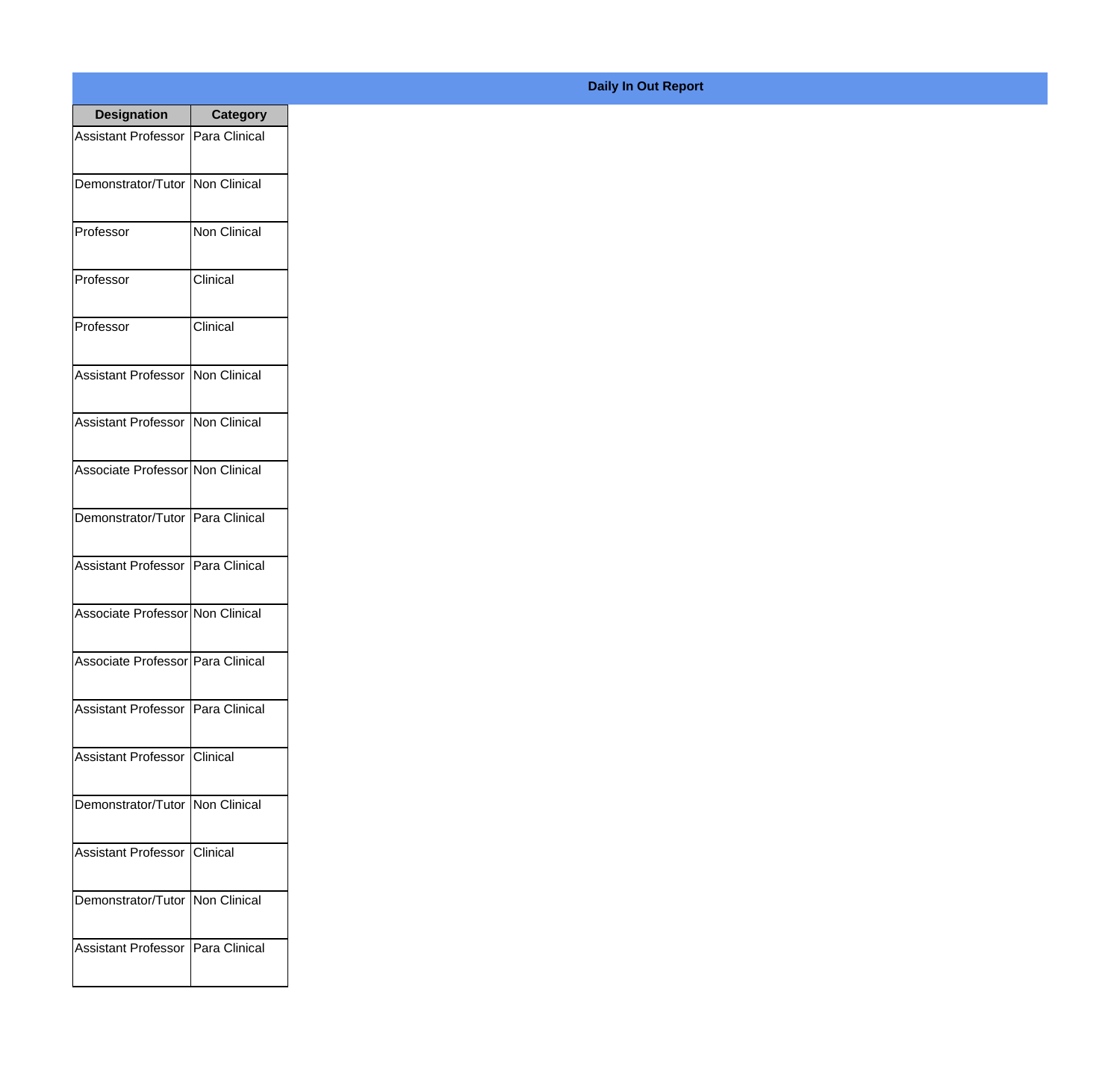|                                                         |                                                       |             |          |          | <b>Daily In Out Report</b> |              |                       |
|---------------------------------------------------------|-------------------------------------------------------|-------------|----------|----------|----------------------------|--------------|-----------------------|
| Government<br>Medical College,<br>Khandwa               | <b>DR SOURYAKANT</b><br><b>VARANDANI</b>              | 26 Nov 2020 | 10:26:32 | 17:46:32 | 07:20                      | P            | Community<br>Medicine |
| Government<br>Medical College,<br>Khandwa               | DR RASHMI YADAV                                       | 26 Nov 2020 | 09:32:59 | 17:01:22 | 07:29                      | P            | Community<br>Medicine |
| <b>Government</b><br>Medical College,<br>Khandwa        | DR LEENA PARIHAR 26 Nov 2020                          |             | 10:45:57 | 17:07:08 | 06:22                      | P            | Community<br>Medicine |
| <b>Government</b><br>Medical College,<br>Khandwa        | DR SACHIN PARMAR 26 Nov 2020                          |             | 10:13:50 | 19:10:12 | 08:57                      | P            | Community<br>Medicine |
| Government<br>Medical College,<br>Khandwa               | <b>DR SAGAR MEENA</b>                                 | 26 Nov 2020 | 10:20:32 |          | 00:00                      | E            | Forensic<br>Medicine  |
| Government<br>Medical College,<br>Khandwa               | DR PRAMILA VERMA 26 Nov 2020                          |             | 10:57:11 |          | 00:00                      | E            | Paediatrics           |
| Government<br>Medical College,<br>Khandwa               | <b>DR MANOJ BALKE</b>                                 | 26 Nov 2020 | 09:48:51 | 18:47:27 | 08:59                      | P            | Ophthalmology         |
| Government<br>Medical College,<br>Khandwa               | <b>DR RAKESH KUMAR</b><br><b>SHIVHARE</b>             | 26 Nov 2020 | 08:10:50 |          | 00:00                      | E            | Microbiology          |
| Government<br>Medical College,<br>Khandwa               | <b>DR GARIMA</b><br><b>AGRAWAL VARSHNEY</b>           | 26 Nov 2020 | 09:42:23 | 17:15:06 | 07:33                      | P            | Paediatrics           |
| <b>Government</b><br>Medical College,<br>Khandwa        | <b>DR SIDDHARTH</b><br><b>BANODE</b>                  | 26 Nov 2020 | 09:29:14 | 17:49:21 | 08:20                      | P            | Pharmacology          |
| <b>Government</b><br>Medical College,<br><b>Khandwa</b> | <b>DR CHANDNI</b><br>KAROLE                           | 26 Nov 2020 | 09:27:41 |          | 00:00                      | E            | Ophthalmology         |
| Government<br>Medical College,<br>Khandwa               | DR PRIYA KAPOOR<br>KAPOOR                             | 26 Nov 2020 | 10:19:05 | 16:47:59 | 06:28                      | P            | Pathalogy             |
| Government<br>Medical College,<br>Khandwa               | <b>DR SAPNA</b><br>MAHESHRAM                          | 26 Nov 2020 | 10:07:33 | 17:17:10 | 07:10                      | P            | Community<br>Medicine |
| Government<br>Medical College,<br>Khandwa               | <b>DR RAJENDRA</b><br><b>SINGH MANDLOI</b>            | 26 Nov 2020 | 09:32:39 | 17:06:45 | 07:34                      | $\mathsf{P}$ | <b>Bio Chemistry</b>  |
| Government<br>Medical College,<br>Khandwa               | <b>DR SEEMA</b><br><b>SUDHAKARRAO</b><br><b>SUTAY</b> | 26 Nov 2020 | 10:31:21 | 18:07:52 | 07:36                      | P            | Forensic<br>Medicine  |
| Government<br>Medical College,<br>Khandwa               | <b>DR AJAY</b><br>NARWARIYA                           | 26 Nov 2020 | 08:56:34 | 17:33:14 | 08:37                      | P            | Microbiology          |
| Government<br>Medical College,<br>Khandwa               | DR RAKESH SINGH<br><b>HAZARI</b>                      | 26 Nov 2020 | 15:25:03 |          | 00:00                      | E            | Pathalogy             |
| Government<br>Medical College,<br>Khandwa               | <b>DR NISHA</b><br>KAITHWAS                           | 26 Nov 2020 | 10:23:25 | 10:25:35 | 00:02                      | $\mathsf{P}$ | Psychiatry            |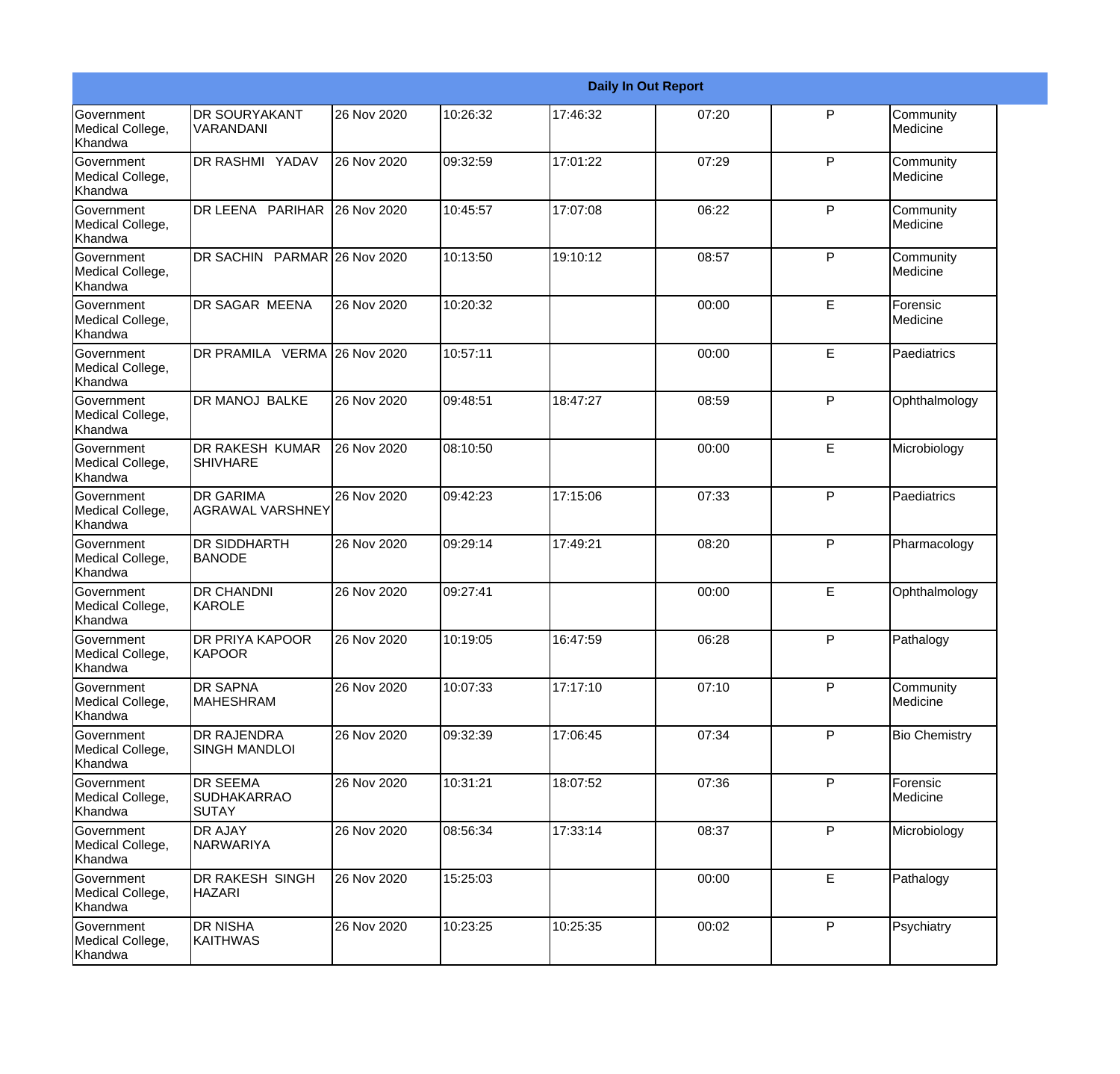| Demonstrator/Tutor Para Clinical    |               |
|-------------------------------------|---------------|
| Assistant Professor   Para Clinical |               |
|                                     |               |
| Assistant Professor   Para Clinical |               |
| Assistant Professor   Para Clinical |               |
|                                     |               |
| Demonstrator/Tutor Para Clinical    |               |
| Professor                           | Clinical      |
|                                     |               |
| Assistant Professor Clinical        |               |
| Demonstrator/Tutor Para Clinical    |               |
| Associate Professor Clinical        |               |
|                                     |               |
| Associate Professor Para Clinical   |               |
| Assistant Professor Clinical        |               |
|                                     |               |
| Demonstrator/Tutor Para Clinical    |               |
| Associate Professor Para Clinical   |               |
| Demonstrator/Tutor Non Clinical     |               |
|                                     |               |
| Professor                           | Para Clinical |
| Demonstrator/Tutor Para Clinical    |               |
|                                     |               |
| Professor                           | Para Clinical |
| Assistant Professor                 | Clinical      |
|                                     |               |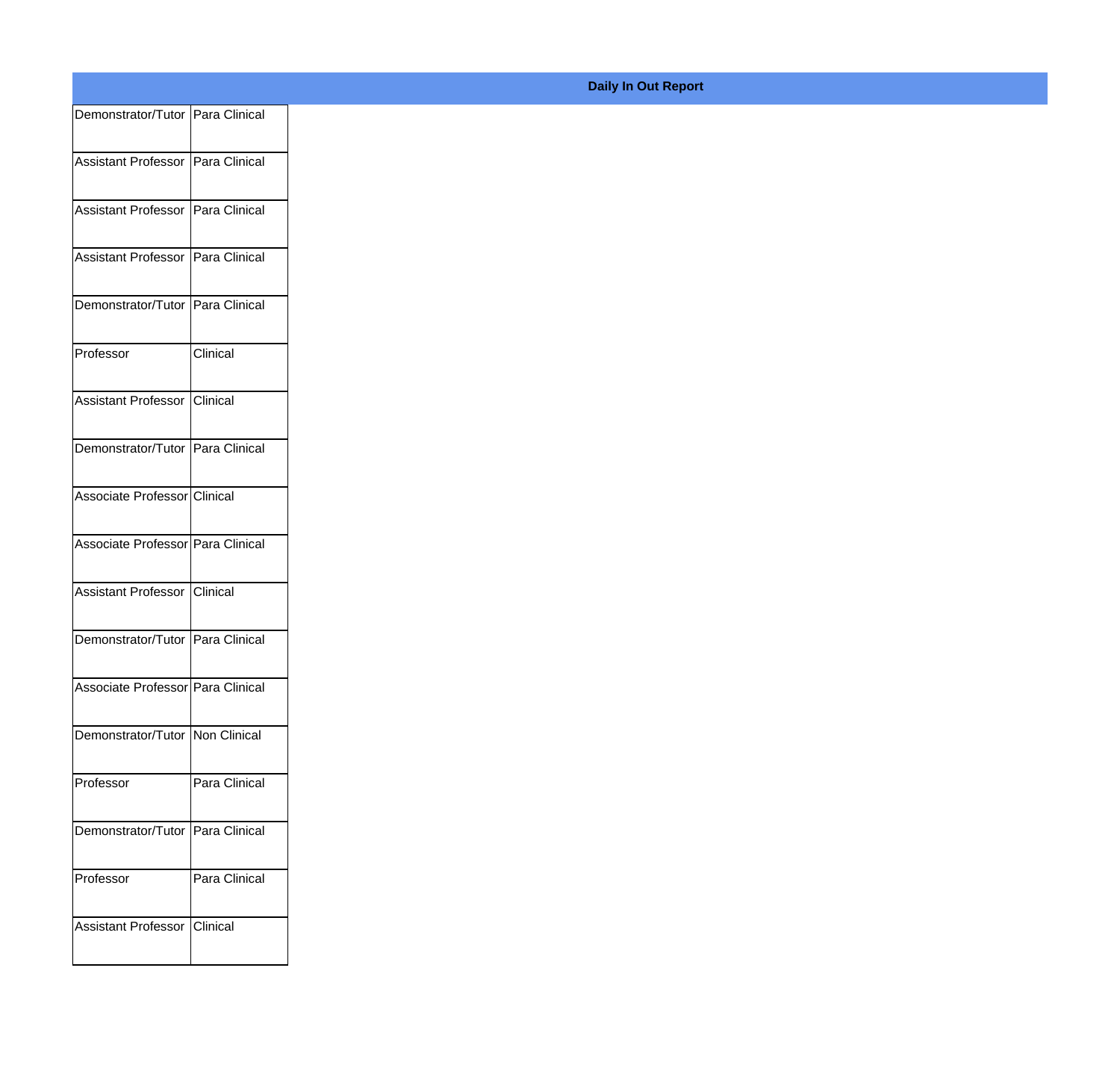|                                                  |                                         |             |          |           | <b>Daily In Out Report</b> |              |                             |
|--------------------------------------------------|-----------------------------------------|-------------|----------|-----------|----------------------------|--------------|-----------------------------|
| Government<br>Medical College,<br>Khandwa        | <b>DR NISHA</b><br>KAITHWAS             | 26 Nov 2020 | 16:03:47 |           | 00:02                      | P            | Psychiatry                  |
| Government<br>Medical College,<br>Khandwa        | <b>DR ANANT</b><br><b>TUKARAM PAWAR</b> | 26 Nov 2020 | 10:02:07 | 19:09:51  | 09:07                      | $\mathsf{P}$ | Community<br>Medicine       |
| <b>Government</b><br>Medical College,<br>Khandwa | DR SHAIKH M.KHALIQ 26 Nov 2020          |             | 10:14:51 |           | 00:00                      | E            | <b>Bio Chemistry</b>        |
| Government<br>Medical College,<br>Khandwa        | <b>DR RAJU</b>                          | 26 Nov 2020 | 09:15:09 | 17:12:34  | 07:57                      | $\mathsf{P}$ | Forensic<br>Medicine        |
| Government<br>Medical College,<br>Khandwa        | <b>DR MAHENDRA</b><br><b>PANWAR</b>     | 26 Nov 2020 | 09:30:59 |           | 00:00                      | E            | Orthopaedics                |
| Government<br>Medical College,<br><b>Khandwa</b> | DR AJAY GANGJI                          | 26 Nov 2020 | 11:54:32 |           | 00:00                      | E            | <b>General Surgery</b>      |
| Government<br>Medical College,<br>Khandwa        | <b>DR SITARAM</b><br>ISOLANKI           | 26 Nov 2020 | 09:57:00 | 18:05:28  | 08:08                      | $\mathsf{P}$ | Forensic<br>Medicine        |
| <b>Government</b><br>Medical College,<br>Khandwa | DR RANJEET<br><b>BADOLE</b>             | 26 Nov 2020 | 09:32:09 |           | 00:00                      | E            | <b>General Medicine</b>     |
| Government<br>Medical College,<br>Khandwa        | DR ASHOK<br><b>BHAUSAHEB NAJAN</b>      | 26 Nov 2020 | 09:56:52 | 17:05:15  | 07:09                      | P            | Forensic<br>Medicine        |
| Government<br>Medical College,<br>Khandwa        | <b>DR PRIYESH</b><br><b>MARSKOLE</b>    | 26 Nov 2020 | 12:19:17 | 17:07:19  | 04:48                      | $\mathsf{P}$ | Community<br>Medicine       |
| <b>Government</b><br>Medical College,<br>Khandwa | <b>DR SANGEETA</b><br><b>CHINCHOLE</b>  | 26 Nov 2020 | 11:03:48 |           | 00:00                      | E            | Physiology                  |
| Government<br>Medical College,<br>Khandwa        | DR NEERAJ KUMAR                         | 26 Nov 2020 | 09:30:19 | 109:30:33 | 00:00                      | AB           | Dentisry                    |
| Government<br>Medical College,<br>Khandwa        | DR NEERAJ KUMAR                         | 26 Nov 2020 | 17:32:34 |           | 00:00                      | AB           | Dentisry                    |
| Government<br>Medical College,<br>Khandwa        | DR VIJAY NAYAK                          | 26 Nov 2020 | 17:45:29 |           | 00:00                      | E            | Anatomy                     |
| Government<br>Medical College,<br>Khandwa        | DR SUNIL BAJOLIYA                       | 26 Nov 2020 | 10:21:01 |           | 00:00                      | E            | OTO-Rhiono-<br>Laryngology  |
| Government<br>Medical College,<br>Khandwa        | DR NISHA MANDLOI<br>PANWAR              | 26 Nov 2020 | 09:32:16 |           | 00:00                      | E            | Obstetrics &<br>Gynaecology |
| Government<br>Medical College,<br>Khandwa        | DR NANDINI DIXIT                        | 26 Nov 2020 | 11:09:14 |           | 00:00                      | E            | Paediatrics                 |
| Government<br>Medical College,<br>Khandwa        | <b>DR SATISH</b><br><b>CHANDEL</b>      | 26 Nov 2020 | 11:34:45 |           | 00:00                      | E            | Pharmacology                |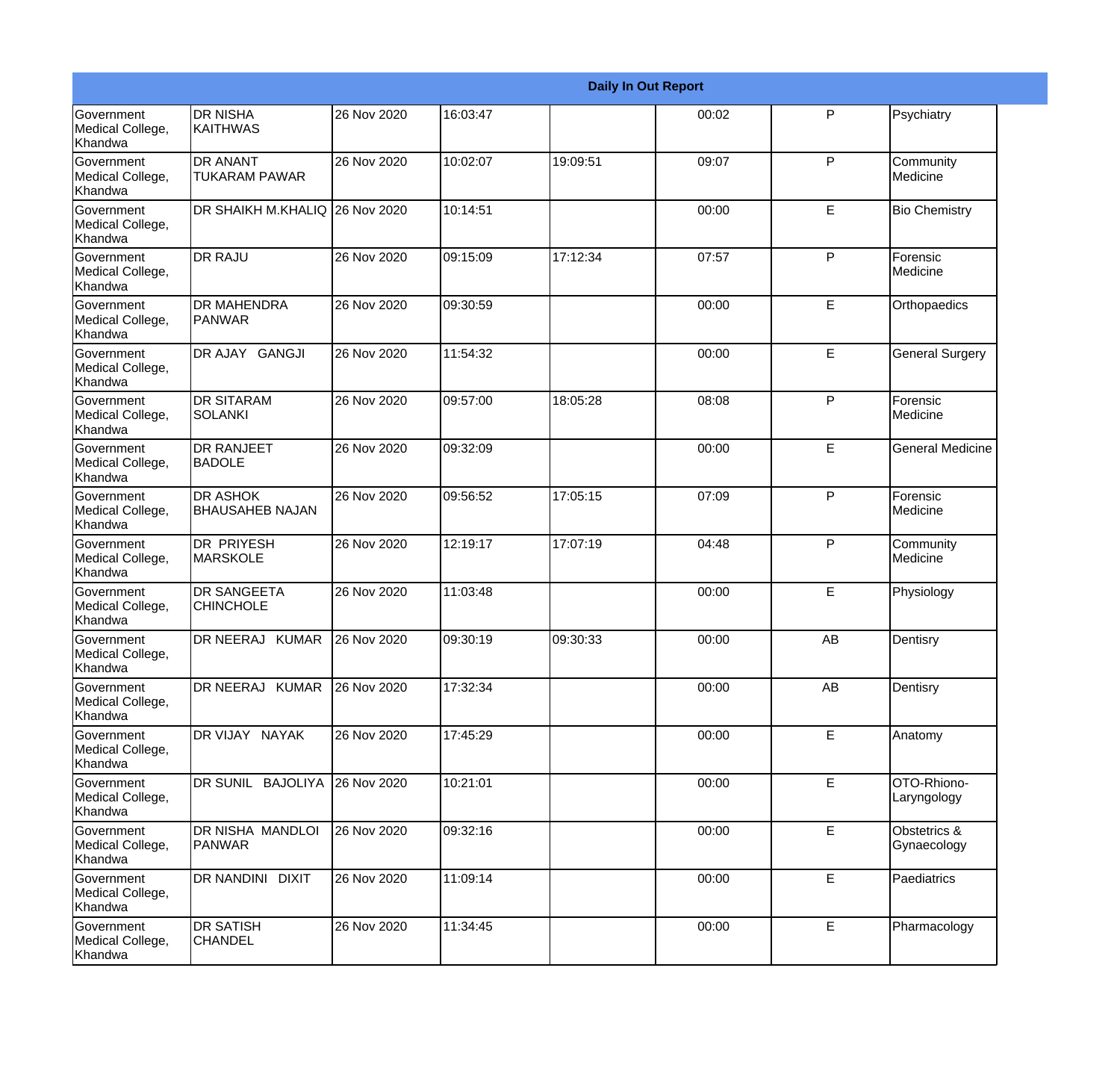|                                     |               |  | <b>Daily In Out Report</b> |
|-------------------------------------|---------------|--|----------------------------|
| Assistant Professor   Clinical      |               |  |                            |
| Professor                           | Para Clinical |  |                            |
| Professor                           | Non Clinical  |  |                            |
| Demonstrator/Tutor   Para Clinical  |               |  |                            |
| Assistant Professor Clinical        |               |  |                            |
| Professor                           | Clinical      |  |                            |
| Demonstrator/Tutor   Para Clinical  |               |  |                            |
| Assistant Professor Clinical        |               |  |                            |
| Associate Professor Para Clinical   |               |  |                            |
| Associate Professor Para Clinical   |               |  |                            |
| Demonstrator/Tutor   Non Clinical   |               |  |                            |
| Assistant Professor Clinical        |               |  |                            |
| Assistant Professor   Clinical      |               |  |                            |
| Associate Professor Non Clinical    |               |  |                            |
| Assistant Professor   Clinical      |               |  |                            |
| Associate Professor Clinical        |               |  |                            |
| Assistant Professor Clinical        |               |  |                            |
| Assistant Professor   Para Clinical |               |  |                            |
|                                     |               |  |                            |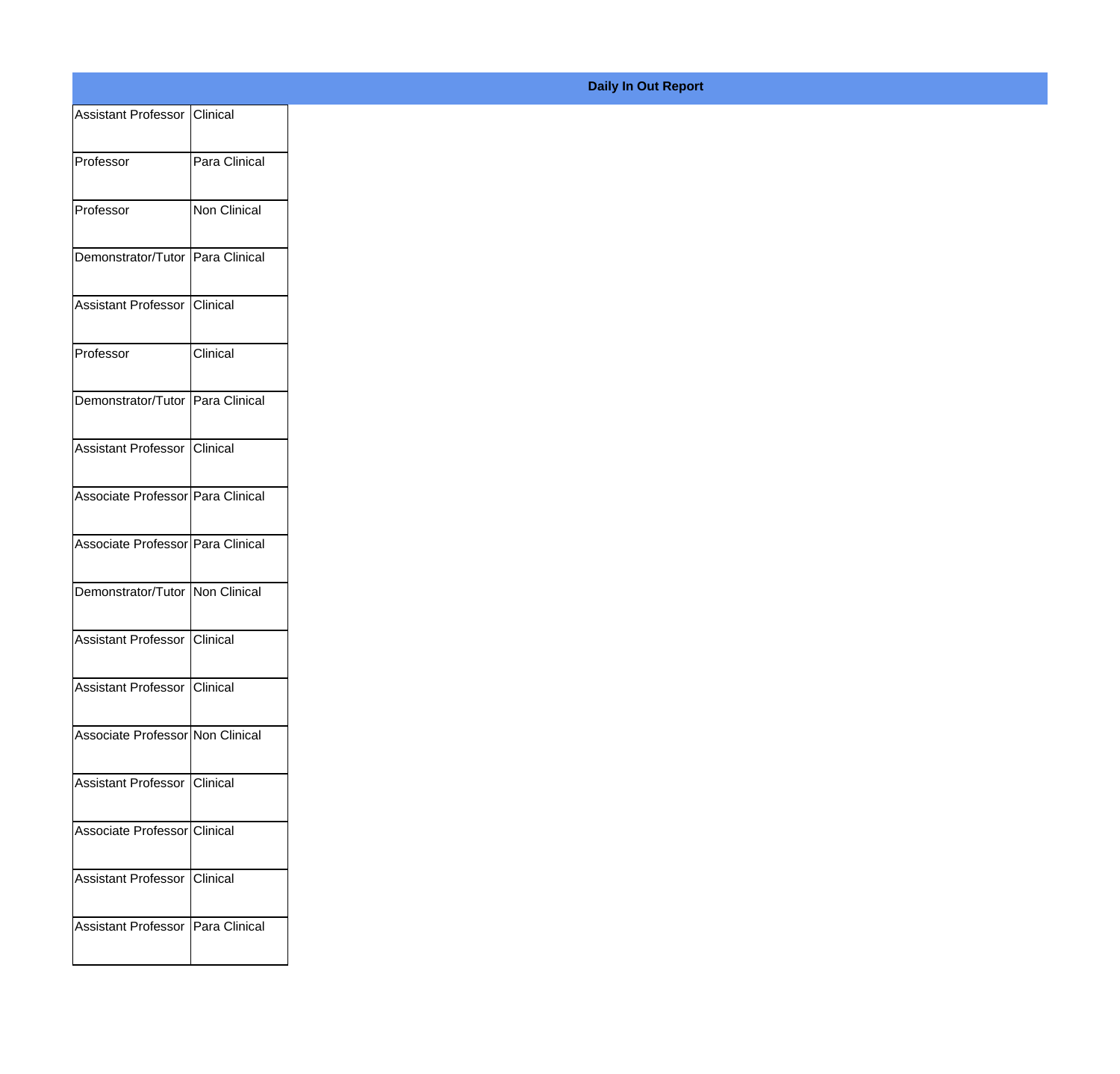|                                                  |                                                   |             |          | <b>Daily In Out Report</b> |       |    |                         |  |  |
|--------------------------------------------------|---------------------------------------------------|-------------|----------|----------------------------|-------|----|-------------------------|--|--|
| Government<br>Medical College,<br>Khandwa        | <b>DR JITENDRA</b><br><b>AHIRWAR</b>              | 26 Nov 2020 | 09:44:57 | 17:29:04                   | 07:45 | P  | Pathalogy               |  |  |
| Government<br>Medical College,<br>Khandwa        | <b>DR MUKTESHWARI</b><br>IGUPTA                   | 26 Nov 2020 | 11:36:20 | 17:55:51                   | 06:19 | P  | Pharmacology            |  |  |
| Government<br>Medical College,<br>Khandwa        | <b>DR PURTI AGARWAL</b><br>SAINI                  | 26 Nov 2020 | 10:23:56 | 16:59:11                   | 06:36 | P  | Pathalogy               |  |  |
| <b>Government</b><br>Medical College,<br>Khandwa | DR YASHPAL RAY                                    | 26 Nov 2020 | 14:46:27 |                            | 00:00 | E  | Anatomy                 |  |  |
| Government<br>Medical College,<br>Khandwa        | <b>DR DEEPIKA</b><br>IPANWAR                      | 26 Nov 2020 | 10:37:35 | 14:57:32                   | 04:20 | P  | <b>Bio Chemistry</b>    |  |  |
| Government<br>Medical College,<br>Khandwa        | <b>KUMAR</b><br><b>DR VISHAL</b><br><b>THAKRE</b> | 26 Nov 2020 | 09:44:12 | 16:53:40                   | 07:09 | P  | Physiology              |  |  |
| Government<br>Medical College,<br>Khandwa        | <b>DR SHAILENDRA</b><br><b>SINGH CHOUHAN</b>      | 26 Nov 2020 | 09:38:29 |                            | 00:00 | E. | Orthopaedics            |  |  |
| Government<br>Medical College,<br>Khandwa        | MOHIT GARG                                        | 26 Nov 2020 | 12:53:35 |                            | 00:00 | E  | <b>General Medicine</b> |  |  |